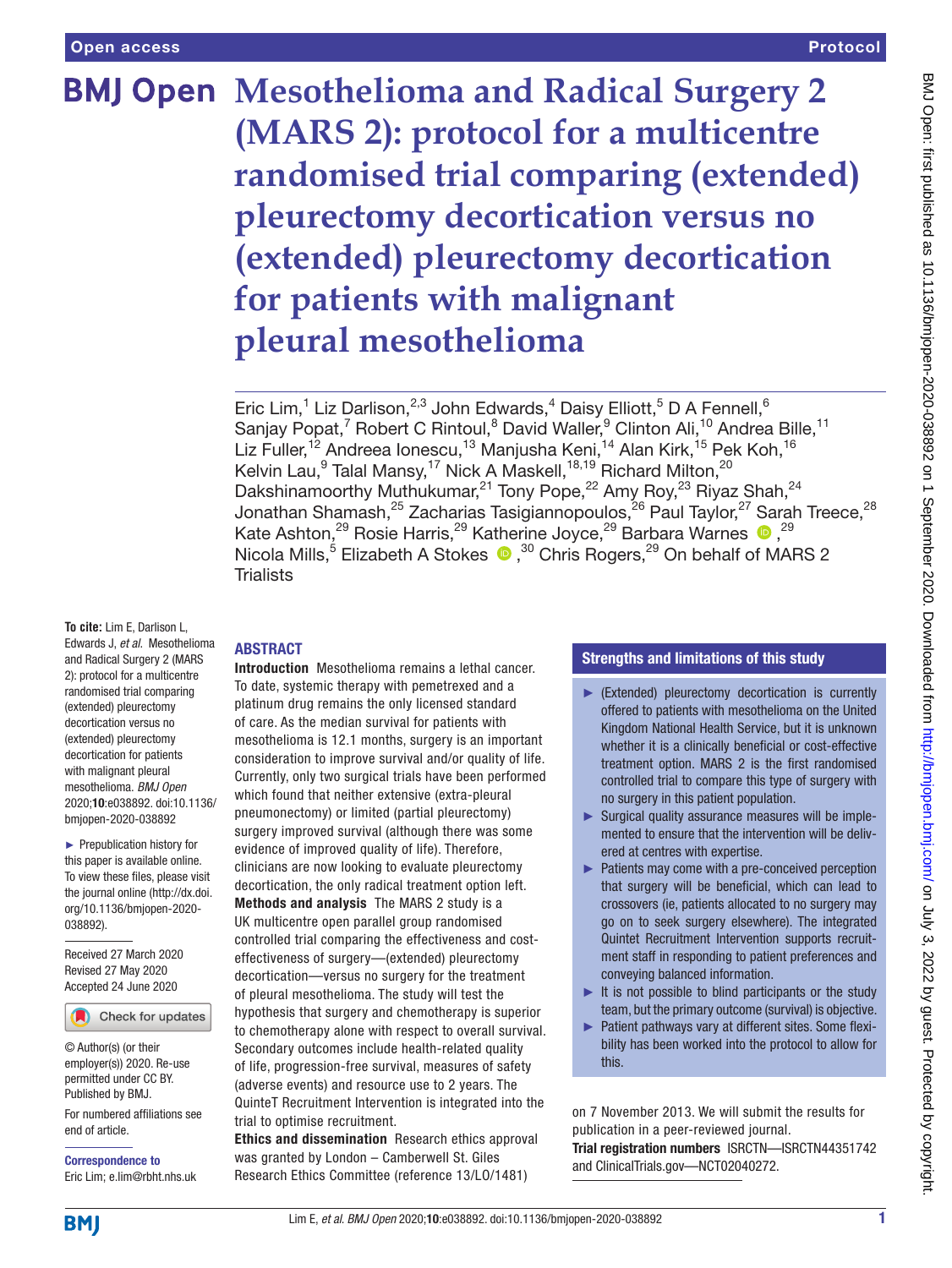# **INTRODUCTION**

In the UK, approximately 2500 patients are diagnosed each year with pleural mesothelioma,<sup>[1](#page-8-0)</sup> a treatmentresistant and lethal cancer of the membranes lining the outer surface of the lung and the inside of the chest wall primarily due to asbestos exposure. Deaths are increasing yearly and are estimated to peak this year.<sup>[2](#page-8-1)</sup> So far, most treatments have proven ineffective. The current standard of care, consisting of 4 to 6 cycles of platinum and pemetrexed chemotherapy, as recommended by the National Institute for Health and Care Excellence  $(NICE)$ ,<sup>3</sup> has been associated with only an additional 3 months of survival.<sup>[4](#page-8-3)</sup> As the median survival for patients with mesothelioma is  $12.1$  months,<sup>[4](#page-8-3)</sup> surgery to remove as much of the disease as possible remains an important consideration to improve survival and/or health-related quality of life  $(HROoL)$ .<sup>[5](#page-8-4)</sup>

Pleurectomy decortication is the most common surgical procedure for mesothelioma worldwide and is defined as parietal and visceral pleurectomy to remove all gross tumour without diaphragm or pericardial resection. $6$ Extended pleurectomy decortication can also be carried out, when parietal and visceral pleurectomy is undertaken to remove all gross tumour, including the resection of the diaphragm and/or pericardium. In the document we use the term (extended) pleurectomy decortication to refer to either of the two procedures. The other main types of surgery for mesothelioma are extra-pleural pneumonectomy, which is defined as en bloc resection of the parietal and visceral pleura with the ipsilateral lung, pericardium and diaphragm (in cases where the pericardium and/or diaphragm are not involved by tumour, these structures may be left intact); and partial pleurectomy, which is the partial removal of parietal and/or visceral pleura for diagnostic or palliative purposes but leaving gross tumour behind.<sup>[6](#page-8-5)</sup>

So far, no advantage, in terms of survival, has been observed with any type of surgery in randomised controlled trials (RCTs) conducted to date. The MARS feasibility study (ISRCTN95583524), a trial of extra-pleural pneumonectomy with adjuvant haemothorax irradiation, concluded that surgery was unlikely to offer either an improvement to survival or HRQoL and possibly harmed patients.<sup>7</sup> MesoVATS (ISRCTN34321019) concluded that partial pleurectomy did not improve survival, although it showed that patients in the better prognostic group had improved HRQoL after 6 months.<sup>[8](#page-8-7)</sup>

Suitable patients, both in the UK and internationally, are currently offered pleurectomy decortication as it is considered to carry less morbidity compared with the more extensive extra-pleural pneumonectomy but still achieves complete macroscopic resection which partial pleurectomy does not. $9-11$  However, we do not know if (extended) pleurectomy decortication in conjunction with chemotherapy will improve survival compared with the current standard of care (chemotherapy alone). In the absence of RCTs, (extended) pleurectomy decortication may continue to be offered despite a lack of high-quality evidence of clinical efficacy or any evidence on cost-effectiveness.

# Aims and objectives

MARS 2 is a UK-wide multicentre RCT which will test the hypothesis that (extended) pleurectomy decortication and chemotherapy is superior to chemotherapy alone with respect to overall survival for patients with pleural mesothelioma.

Specific objectives are to estimate:

- A. The difference between groups in overall survival.
- B. The difference between groups with respect to a range of secondary outcomes including HRQoL, progression-free survival and measures of safety (adverse health events).
- C. The cost-effectiveness of (extended) pleurectomy decortication compared with no surgery.

# METHODS AND ANALYSIS

# Trial design

MARS 2 is a multicentre, non-blinded parallel twogroup, pragmatic RCT of surgery and chemotherapy versus chemotherapy alone for suitable patients with mesothelioma.

An internal pilot funded by Cancer Research UK (award ref: C27967/A15895) and coordinated by the Papworth Trials Unit Collaboration demonstrated the feasibility of recruitment across 14 medical sites and 2 joint medical and surgical sites of excellence, as the target of 50 participants recruited within a 24-month period was achieved.

Since the end of the pilot phase in December 2016, an additional eight medical, one surgical, and two joint medical and surgical sites have been opened for the full trial. In addition, the full trial will provide recruiting sites with the support of an integrated QuinteT Recruitment Intervention  $(QRI)^{12-14}$  to optimise recruitment and retention.

#### Setting, centre and surgeon eligibility

This study is taking place in National Health Service (NHS) secondary care centres, including teaching and district general hospitals.

To be eligible as a medical site, the centre must:

- 1. Be an NHS Trust with access to a multidisciplinary team (MDT) to discuss patients with mesothelioma.
- 2. Have a track record of treating patients with mesothelioma.

To be eligible as a surgical site, the centre must:

- 1. Be an NHS Trust with an established mesothelioma MDT.
- 2. Have a minimum of two named mesothelioma surgeons participating in the trial.

All surgeons participating in the full trial must be accredited by (1) self-reporting a minimum of five cases in which they have performed (extended) pleurectomy decortication, (2) observing the procedure being undertaken at an established MARS 2 surgical site, (3) having a surgeon from the pilot phase observe their first MARS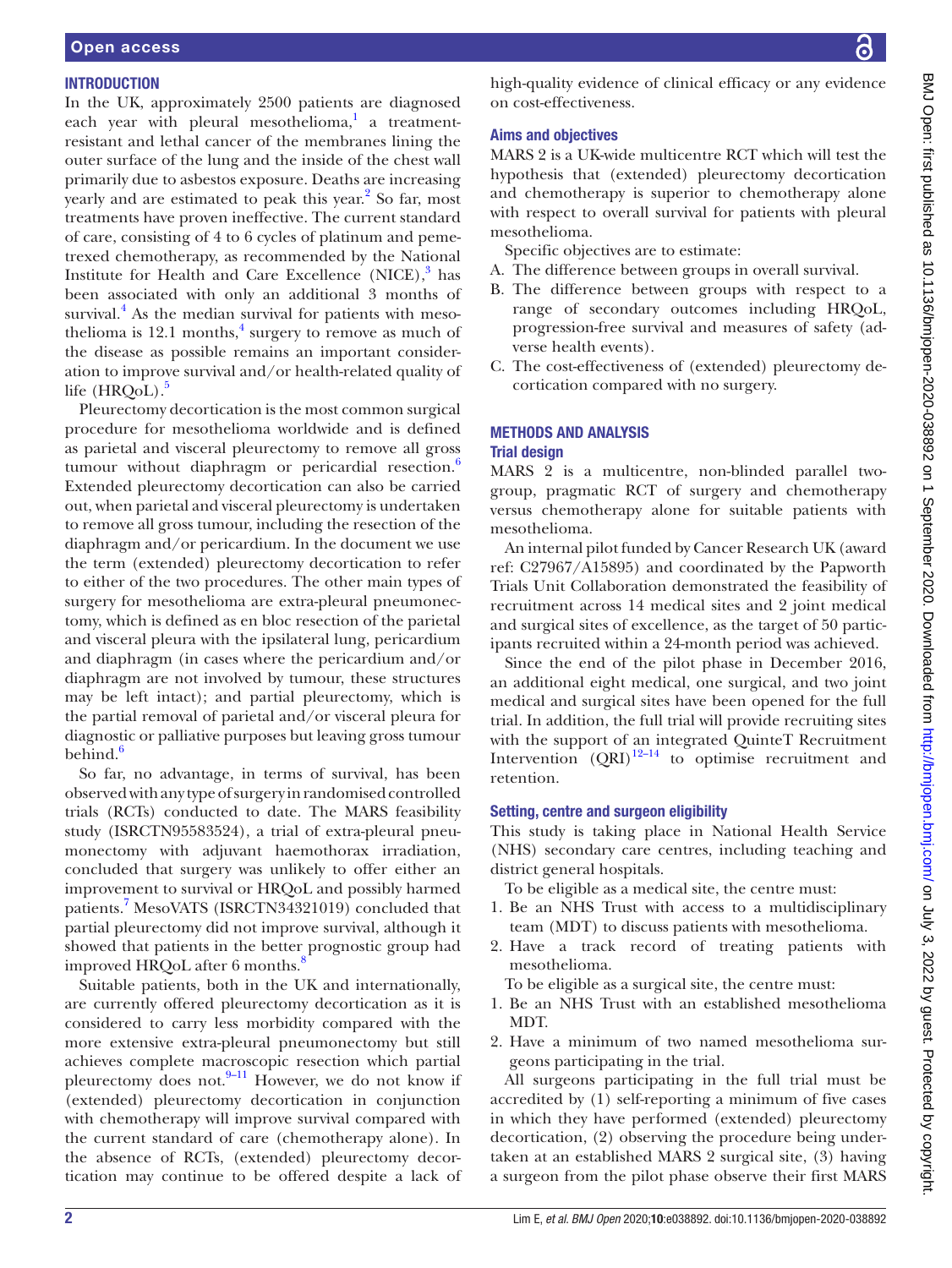2 procedure undertaken and (4) having one randomly selected MARS 2 operation between procedures 5 and 10 observed by a surgeon from the pilot phase to ensure fidelity.

Patients from all medical (only) sites are referred to a trial-accredited surgical site for CT assessment of eligibility, further discussion about the study and surgery (if randomised to this group).

# Trial population

The target population are patients with a diagnosis of epithelioid, sarcomatoid or biphasic mesothelioma. Patients will be eligible to take part if ALL of the following apply:

- $\blacktriangleright$  Adult aged  $\geq 16$  years of age.
- ► Tissue (cytology or histology) confirmed epithelioid, sarcomatoid or biphasic mesothelioma, as reviewed by MDT to be of sufficient certainty to recommend chemotherapy as treatment.
- ► Disease confined to one hemithorax based on CT assessment.
- ► Disease deemed surgically resectable by a surgeon at a MARS 2 surgical site.
- ► Deemed fit for surgery by a surgeon at a MARS 2 surgical site.
- ► Capacity to provide written informed consent to participate in the trial.

Patients will not be eligible if they have:

- ► Severe shortness of breath (Eastern Cooperative Oncology Group status ≥2, or preoperative FEV1 or TLco less than 20%).
- ► Severe heart failure (NYHA III or IV, or ejection fraction less than 30% by echocardiogram).
- ► End-stage kidney failure requiring dialysis.
- ► Liver failure (eg, encephalopathy and/or coagulation abnormalities).
- ► Any other serious concomitant disorder that would compromise participant safety during surgery.
- ► Prisoner.
- Patient lacks capacity to consent.
- ► Existing co-enrolment in another interventional study that aims to improve survival.

# Patient approach, consent and randomisation

The local research team at the medical site will take written informed consent from participants. In addition to the main study, the team may also seek consent for audio-recording of consultations and participation in interviews, for QRI purposes. Participants will then receive two cycles of chemotherapy (standard care) and have a further CT scan to confirm eligibility (ie, disease still resectable) before being randomised, using a secure web-based randomisation system (Sealed Envelope <https://sealedenvelope.com>).

Participants will be randomised in a 1:1 ratio. Minimisation (with a random component) will be applied for selected baseline variables (age, performance status and cell type) that influence survival, in addition to

stratification by recruiting site to ensure that the cohorts are as balanced as possible.

# Trial interventions

Patients will be randomised to receive one of the following interventions:

- ► (*Extended) pleurectomy decortication and chemotherapy*: two cycles of platinum and pemetrexed chemotherapy followed by surgery and then up to four cycles of the same chemotherapy.
- ► *Chemotherapy alone (control intervention)*: up to six cycles of platinum and pemetrexed chemotherapy alone (current standard of care).

The trial schema is illustrated in [figure](#page-3-0) 1.

After randomisation, any changes in the choice of chemotherapy, addition of other agents or entry into therapeutic trials (eg, immunotherapies) will be permitted for patients with progressive disease. At the time of trial design, there was no national consensus on postoperative prophylactic radiotherapy, so it was decided that irradiation to thoracic procedure sites may be undertaken for MARS 2 patients. Patients in both groups can also receive further surgery, including thoracic, if it is without radical intent. The aim is to conduct a pragmatic trial while closely monitoring uptake of additional therapies, studies or surgeries in order to account for them in the trial analyses, if required.

# Primary and secondary outcomes

The primary outcome is survival, calculated from randomisation date (randomisation occurs after the first two cycles of chemotherapy). All participants will be followed up to the end of the trial (minimum of 2 years after randomisation).

Secondary outcomes have been selected to assess the efficacy of the two approaches. Secondary outcomes are (1) progression-free survival to the end of the trial (minimum of 2 years after randomisation); (2) serious adverse health events to 2 years after randomisation; (3) disease-specific and generic HRQoL using the following validated questionnaires—European Organisation for Research and Treatment of Cancer Quality of Life Questionnaire (EORTC QLQ-C30), to assess the HRQoL of patients with cancer, and EuroQol EQ-5D-5L, $^{1516}$  a widely used generic measure of HRQoL (both of these will be measured at baseline, pre-randomisation, and 6 weeks, 6, 12, 18 and 24 months post-randomisation); and (4) healthcare resource use to the end of the study: chemotherapy cycles and initial surgical admission (for chemotherapy plus surgery group), and further resources measured at 6 weeks post-randomisation then every 6 months, with a final follow-up at the end of the study if not followed up in the previous 4 months.

# Data collection

The schedule for data collection for the study is shown in [table](#page-4-0) 1. Data will be collected onto purpose-designed case report forms (CRFs) and participant-completed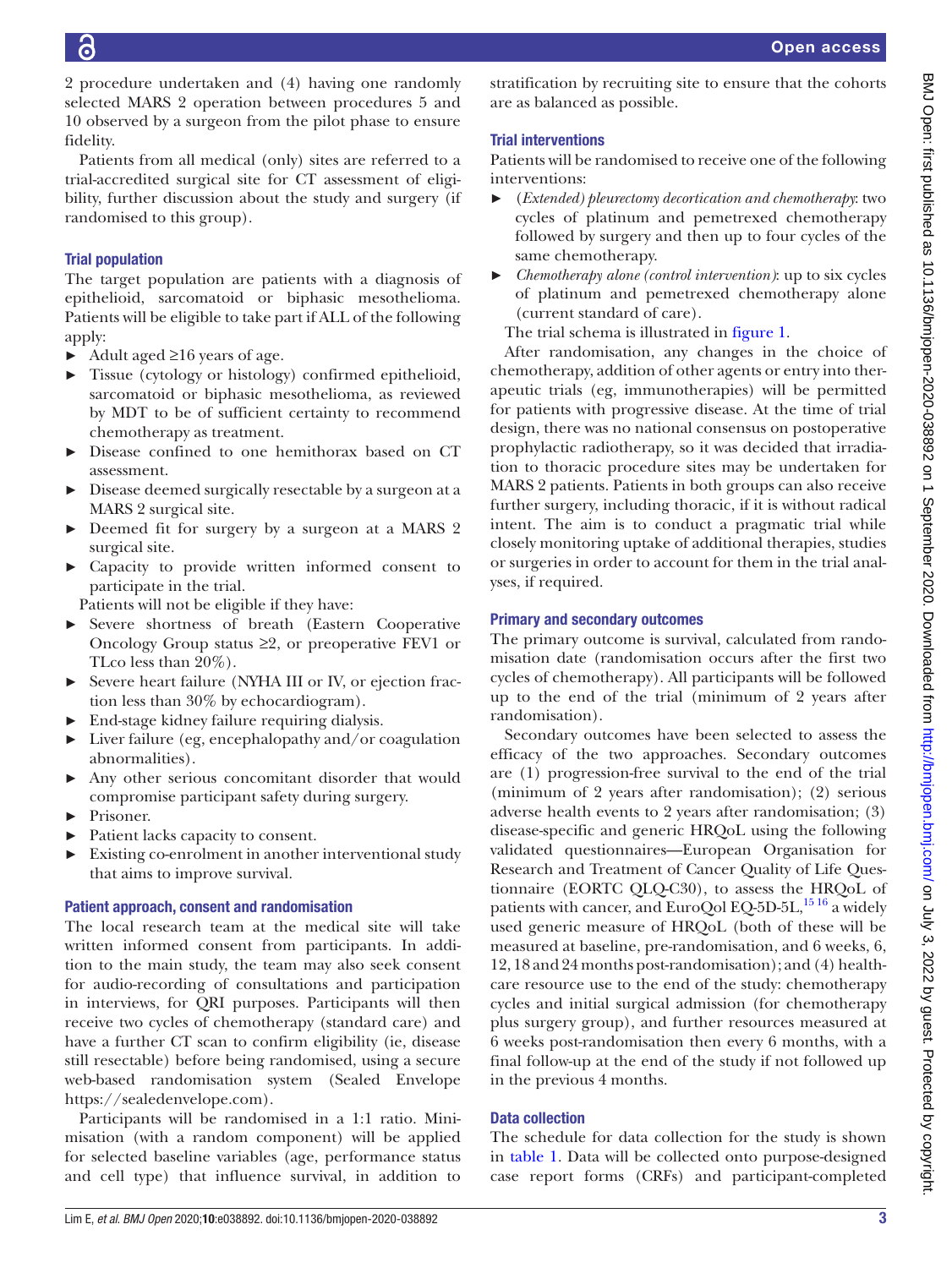

Figure 1 Trial schema showing the recruitment pathway for the MARS 2 study.

questionnaires and entered onto a bespoke database for data cleaning and analysis. Access to the database will be via a secure password-protected web interface hosted on an NHS server. Data about adverse events will be collected and reported in accordance with sponsor's and regulatory requirements.

### Risk of bias

Participants and clinical personnel cannot be blinded to allocation due to the nature of the study intervention. However, standard local protocols will be followed in terms of patient care. The patient information leaflet and conversations with MARS 2 site staff will describe and balance the potential benefits and risks of both having and not having surgery. Therefore, this approach will reduce participant's expectations that one or other treatment protocol will lead to a more favourable result.

In addition, the study's primary outcome is an objective measure (survival), and clear definitions of each secondary outcome measure will be provided to trial personnel. The HRQoL follow-up questionnaires may be more at risk of bias than other measures, but patients will not have had this surgery previously and as such should not have any expectation regarding its effect on

<span id="page-3-0"></span>their HRQoL. Missing outcome data will be minimised, as survival and progression-free survival data can be obtained from hospital records. Losses to follow-up will be minimised by maintaining regular contact with participants (by telephone and post) to complete follow-up questionnaires. Non-adherence to randomised allocation will be documented. Bias in the reported results will be minimised by having pre-specified outcomes in the trial protocol and a pre-specified analysis plan.

# Sample size

The total sample size has been set at 328 participants (164 per group). The patients randomised in the pilot trial will contribute to the total sample size. The study will have 80% power to detect a HR of 0.7 at 5% statistical significance (two-sided), modelled on a published assumption of a median survival time of 16.8 months in patients with mesothelioma who were fit enough to receive surgery, but did not have it<sup>17</sup> and allowing for 10% cross-over from the medical to surgery groups (as noted in previous trials such as  $MARS$ .<sup>[7](#page-8-6)</sup> Cross-over will be minimised through instruction (ie, recruit only patients who have equipoise from the outset) and education.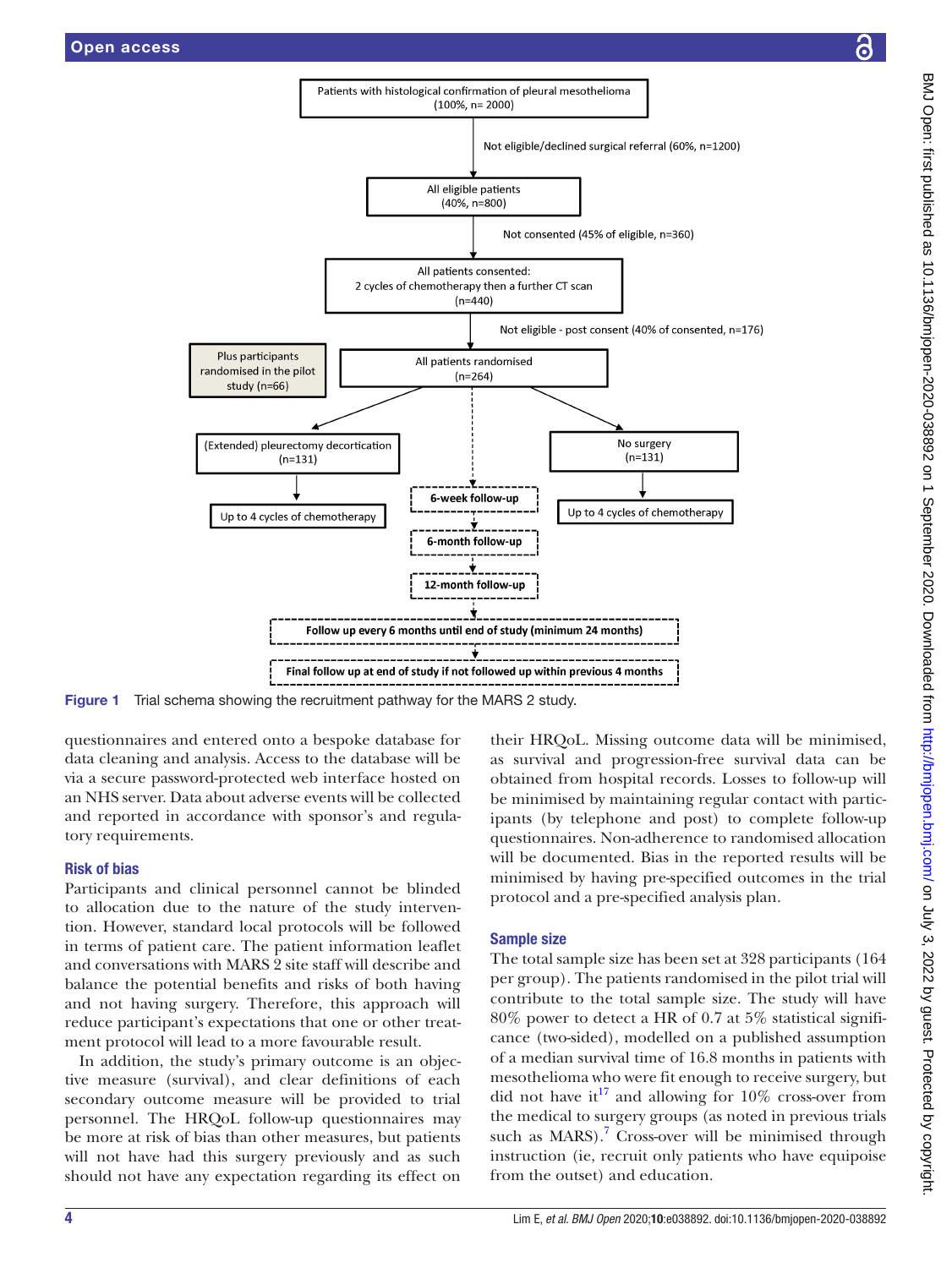<span id="page-4-0"></span>

| Data collection<br>Table <sub>1</sub>                                                                                                                                                                                                                                                                                                                                                         |                   |                 |                             |                                   |                        |                                   |                             |                         |                         |                           |                                             |
|-----------------------------------------------------------------------------------------------------------------------------------------------------------------------------------------------------------------------------------------------------------------------------------------------------------------------------------------------------------------------------------------------|-------------------|-----------------|-----------------------------|-----------------------------------|------------------------|-----------------------------------|-----------------------------|-------------------------|-------------------------|---------------------------|---------------------------------------------|
|                                                                                                                                                                                                                                                                                                                                                                                               | Pre-randomisation |                 |                             |                                   | Post-randomisation     |                                   |                             |                         |                         |                           |                                             |
|                                                                                                                                                                                                                                                                                                                                                                                               |                   |                 |                             |                                   |                        |                                   | Follow-up                   |                         |                         |                           |                                             |
|                                                                                                                                                                                                                                                                                                                                                                                               | Screening         | <b>Baseline</b> | chemotherapy<br>2 cycles of | chemotherapy<br>cycle 2<br>End of | admission*<br>Surgical | Up to 4 cycles of<br>chemotherapy | 6 weeks months<br>$\bullet$ | months<br>$\frac{1}{2}$ | months<br>$\frac{8}{1}$ | months<br>$\overline{24}$ | until end of<br>months<br>Every 6<br>trial† |
| Screening log                                                                                                                                                                                                                                                                                                                                                                                 | $\times$          |                 |                             | $\times$                          |                        |                                   |                             |                         |                         |                           |                                             |
| CT scan                                                                                                                                                                                                                                                                                                                                                                                       | ♯                 |                 |                             | $\times$                          |                        |                                   |                             |                         |                         |                           |                                             |
| Informed consent                                                                                                                                                                                                                                                                                                                                                                              |                   | $\times$        |                             |                                   |                        |                                   |                             |                         |                         |                           |                                             |
| Demography, medical<br>history, blood test<br>results                                                                                                                                                                                                                                                                                                                                         |                   | $\times$        |                             |                                   |                        |                                   |                             |                         |                         |                           |                                             |
| Lung function tests                                                                                                                                                                                                                                                                                                                                                                           | $\times$          | $\frac{8}{2}$   |                             |                                   |                        |                                   |                             |                         |                         |                           |                                             |
| <b>HRQoL</b>                                                                                                                                                                                                                                                                                                                                                                                  |                   | $\times$        |                             | $\times$                          |                        |                                   | $\times$<br>$\times$        | $\times$                | $\times$                | $\times$                  |                                             |
| treatment given‡<br>Chemotherapy                                                                                                                                                                                                                                                                                                                                                              |                   |                 | $\times$                    |                                   |                        | $\times$                          |                             |                         |                         |                           |                                             |
| Surgery and in hospital<br>postoperative data                                                                                                                                                                                                                                                                                                                                                 |                   |                 |                             |                                   | $\times$               |                                   |                             |                         |                         |                           |                                             |
| Adverse events                                                                                                                                                                                                                                                                                                                                                                                |                   |                 |                             |                                   | $\times$               |                                   | $\pmb{\times}$<br>$\times$  | $\times$                | $\times$                | $\times$                  | $\times$                                    |
| resource and health<br>Patient-reported<br>service use                                                                                                                                                                                                                                                                                                                                        |                   |                 |                             |                                   |                        |                                   | $\times$<br>$\times$        | $\times$                | $\times$                | $\times$                  | $\times$                                    |
| SOnly one assessment of lung function is needed, so if this has been done prior to screening, there is no need for another test at baseline.<br>‡Previous CT scan to be used (not to be done again specifically for the trial protocol).<br>*Patients allocated to surgery and/or receiving surgery only.<br>fincluding resource and health service use.<br>tif not within previous 4 months. |                   |                 |                             |                                   |                        |                                   |                             |                         |                         |                           |                                             |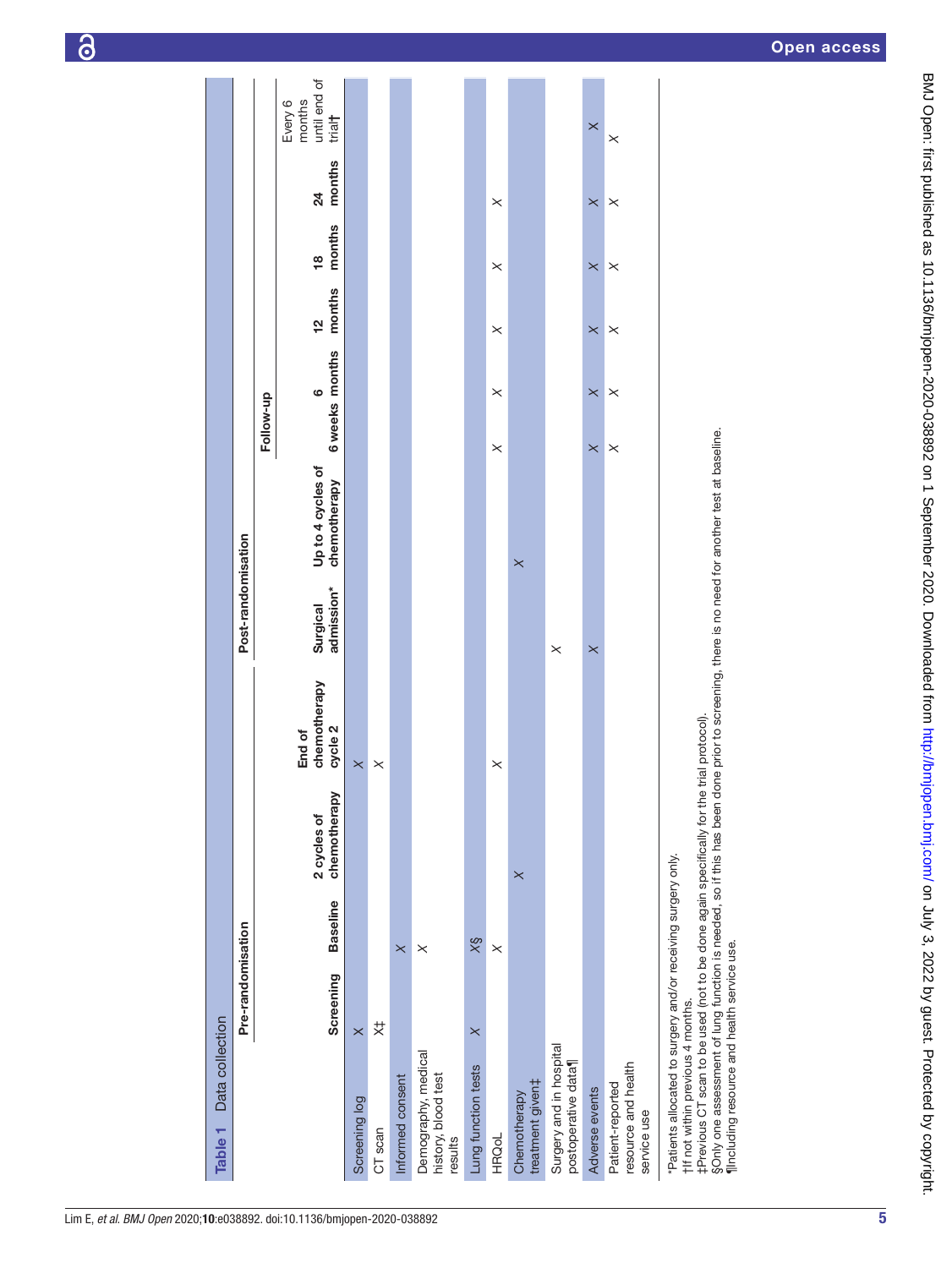#### Open access

The relative difference of 30% (HR 0.7) was regarded as the minimally important difference for patients and clinicians to choose surgery given the risks of the procedure. The figure was chosen by the trial's patient and public involvement (PPI) group. The possibility that survival could be worse with surgery was also discussed, and a relative difference of 30% was also regarded as an appropriate difference to indicate harm, therefore a twotailed test for superiority was agreed.

#### Patient and public involvement

Patient and public representatives were involved from inception and advised on the trial design of MARS 2, the identification of the choice of the primary outcome and defined the minimally important difference in relative survival.

The study team have continuing engagement with the Royal Brompton Hospital Cancer Consortia PPI group, which consists of patients and carers who have undergone surgery for lung cancer and mesothelioma, to advise on patient-orientated questions that arise from the trial conduct. One patient from the PPI group, a mesothelioma survivor, has agreed to sit on the Trial Steering Committee. The PPI group will also be involved in the dissemination of study results.

#### Integrated QRI

Recruitment to RCTs can be challenging, $^{18}$  particularly for surgical trials.<sup>19</sup> An integrated  $\overrightarrow{QRI}$  will therefore be employed during the main study phase to optimise recruitment and retention. The aim of the QRI is to understand the recruitment process and how it operates in clinical centres, so that sources of recruitment difficulties can be identified, and suggestions made to change aspects of design, conduct, organisation or training.

A multi-faceted, flexible approach will be used to investigate site-specific or wider recruitment obstacles. These will comprise the following:

- ► Mapping of eligibility and recruitment pathways to collate basic data about the levels of eligibility and recruitment, and identify points at which patients opt in or out of the trial.
- ► In-depth, semi-structured interviews with a purposive sample of staff members involved with aspects of trial design/management and recruitment across centres, and patients eligible for recruitment to the trial. Interviews will explore participants' perspectives of the trial, views on the presentation of study information, understanding of trial processes (eg, randomisation), and reasons underlying decisions to accept or decline the trial. In addition, interviews with staff and other individuals involved in the trial will explore perspectives on the trial design and protocol, views about the evidence on which the trial is based, perceptions of uncertainty/equipoise for themselves and their colleagues, methods for identifying eligible patients, views on eligibility, and examples of actual recruitment successes and difficulties. Interview topic guides

will be used to ensure similar topic areas are covered across interviews, while still providing the scope for participants to raise issues of pertinence to them.

- ► Audio-recording of consultations between healthcare staff and potentially eligible patients across centres to understand the recruitment process at each centre and to identify and investigate the challenges to recruitment. The QRI researcher will listen to and qualitatively analyse the appointments, documenting instances such as unclear, insufficient or imbalanced information provision and unintentional transferring of clinician treatment preferences to patients.
- ► Observation of Trial Management Group (TMG) and investigator meetings to gain an overview of trial conduct and overarching challenges (logistical issues, etc).

An account of the anonymised findings from all the data will be fed back to the Chief Investigator and TMG. The data will be used by the QRI team to provide supportive and confidential individual and group feedback to recruiters to help them to communicate equipoise, balance treatment options and explain to patients the benefits and purposes of trial participation, while optimising informed consent.

#### Statistical analyses

The data will be analysed for randomised patients according to intention to treat and follow Consolidated Standards of Reporting Trials (CONSORT) guidelines. Analyses will be adjusted for site and for design factors included in the cohort minimisation (eg, age, performance status and cell type).

Survival time and progression-free survival time from randomisation will be compared using survival methods, allowing for censoring of any participant who is either alive or lost to follow-up at the end of the follow-up period. Patient-reported outcome scores (HRQoL EQ-5D-5L and QLQ-C30) will be compared using a mixed regression model and adjusted for baseline measures where appropriate. Changes in treatment effect with time will be assessed by adding a treatment  $\times$  time interaction to the model and comparing models using a likelihood ratio test. Deaths will be accounted for by modelling survival and HRQoL jointly. Model fit will be assessed using standard methods and alternative models and/or transformations will be explored if appropriate. Treatment differences and 95% CIs will be reported.

Missing data on patient questionnaires will be dealt with according to the scoring manuals. Multiple imputation methods will be used if greater than 5% of cases have missing data, otherwise complete case analysis will be undertaken. Compliance rates will be reported, including the number of participants who have withdrawn from the study, have been lost to follow-up or died. Causes of death for trial participants will be recorded.

Frequencies of adverse events will be described. The proportion of participants experiencing one or more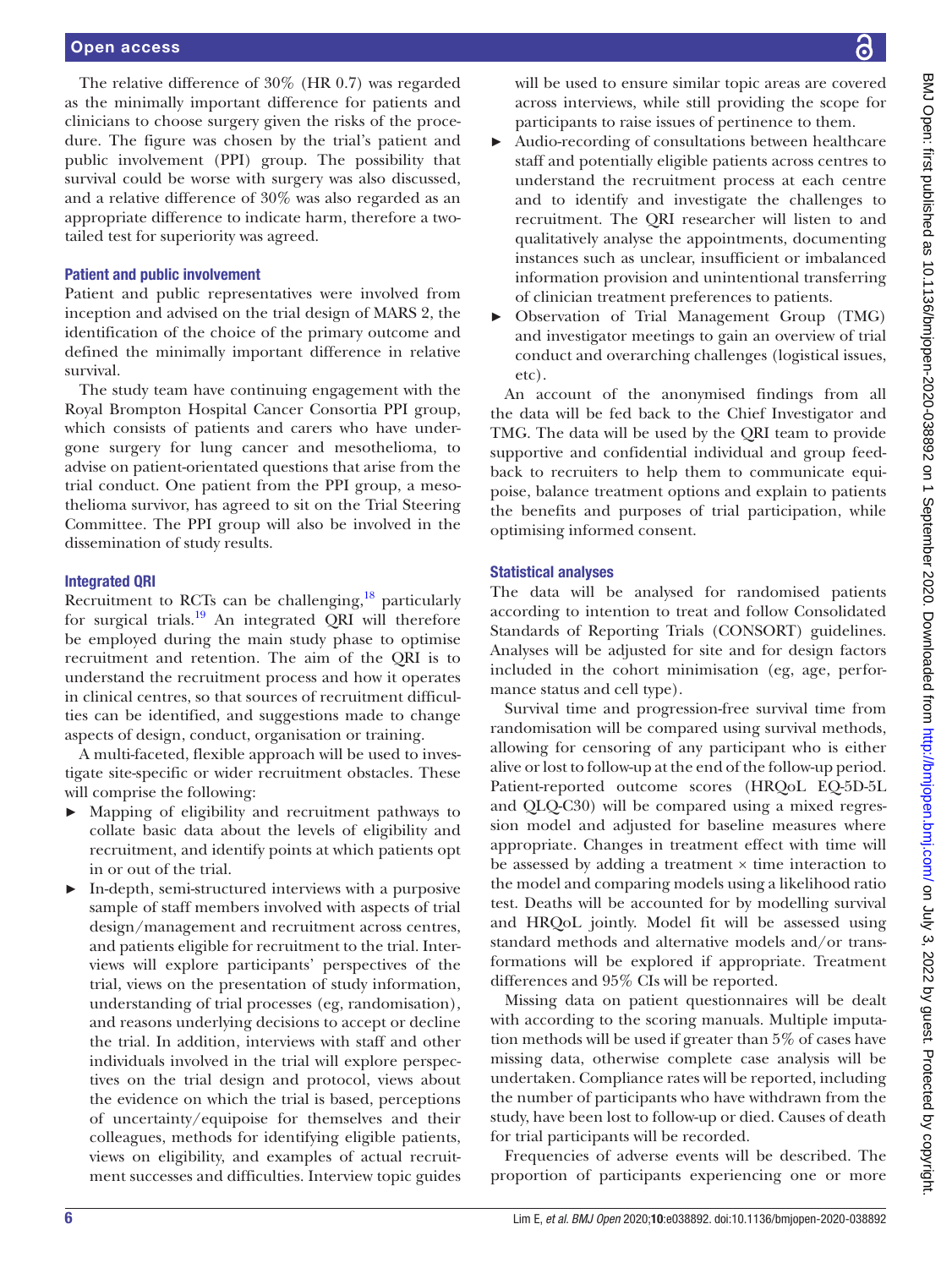serious adverse events in the follow-up period will be compared using a generalised linear model.

Two subgroup analyses are planned: (1) comparing primary and secondary outcomes by the experience level of the surgical site; (2) comparing the primary outcome by type of mesothelioma (epithelioid, sarcomatoid or biphasic). An exploratory analysis investigating the effect of surgeon (surgical group only) will be performed for the primary outcome.

No interim analyses are planned. The primary analysis will take place when follow-up is complete for all recruited participants.

# Economic evaluation

G

The economic evaluation will compare the costs and effects of surgery versus no surgery, following established guidelines as set out by NICE. $^{20}$  The within-trial cost-effectiveness analysis will be undertaken from an NHS and personal social services perspective, with a time horizon from time of consent to 24 months postrandomisation. The primary outcome measure for the economic evaluation will be quality-adjusted life years (QALYs), estimated using the EuroQol EQ-5D-5L at each follow-up timepoint.<sup>15 16</sup> Resource use data collection will be integrated into the trial CRFs for chemotherapy cycles and surgery (if applicable, this will include details of the surgical procedure, length of stay in hospital by level of care, and postoperative complications) and be collected at each follow-up timepoint.

Unit costs will be sought to value resource use data, and the total costs per participant calculated. Responses to the EQ-5D-5L will be assigned valuations according to NICE guidance at the time of analysis, $^{21}$  and combined with survival to calculate QALYs gained per participant. Missing resource use and EQ-5D-5L data will be handled using multiple imputation methods. $^{22}$  From the average costs and QALYs gained in each trial group, the incremental cost-effectiveness ratio will be derived, producing an incremental cost per QALY gained of surgery compared with no surgery. Sensitivity analyses will assess the impact of varying key parameters on baseline costeffectiveness results. Results will be expressed in terms of a cost-effectiveness acceptability curve, which indicates the likelihood that surgery is cost-effective for different levels of willingness to pay for health gain.

### Ethics and dissemination

The study intervention is already routinely used in the NHS. The pilot study was managed by Papworth Trials Unit Collaboration and the main trial is managed by the Bristol Trials Centre Clinical Trials and Evaluation Unit and sponsored by Royal Brompton & Harefield NHS Foundation Trust. Each participant has the right to withdraw at any time. In addition, the investigator may withdraw the participant from their allocated treatment group if a clinical reason for not performing the surgical intervention is discovered. If a participant wishes to withdraw, any data already collected will be included in the

study analyses, unless the participant expresses a wish for their data to be excluded. Withdrawing patients will be asked if they would continue in follow-up and complete the requisite questionnaires. Participants who choose to withdraw from the study will be treated according to their hospitals' standard procedures.

The findings will be disseminated by usual academic channels, that is, presentation at international meetings and peer-reviewed publications. A full report for the funder will be written on completion of the study and a lay summary of the results provided to patients.

# Major changes to protocol

Since the first study protocol was approved by the Research and Ethics Committee (the current version is V.6.0, 10 April 2019), the following changes have been made:

- ► Qualitative assessment substudy added, as part of the pilot phase only.
- The EuroQol EQ-5D-5L was added.
- Updates to transition from pilot phase to main study, including addition of the integrated QRI and economic evaluation, and removal of the collection of blood and tissue samples, and one of the diseasespecific questionnaires—the EORTC QLQ LC-13.
- ► Length of follow-up extended from 2 years until the end of the study for all participants to ensure that the study has 80% power.
- ► Video-recording aspect of the surgical quality assurance removed as this was deemed impractical by sites, and it was agreed that it was unnecessary by the Data Safety and Monitoring Committee and the Trial Steering Committee, acknowledging the other surgical quality assurance measures that are in place.

### Study progress

Recruitment started in May 2015 and 308 patients have been randomised so far (correct on 25 May 2020). A total of 66 patients from the pilot study are included in this figure. Recruitment will continue until 30 September 2020.

The full protocol is available online ([https://www.jour](https://www.journalslibrary.nihr.ac.uk/programmes/hta/1518831/)[nalslibrary.nihr.ac.uk/programmes/hta/1518831/\)](https://www.journalslibrary.nihr.ac.uk/programmes/hta/1518831/).

#### Author affiliations

<sup>1</sup> Academic Division of Thoracic Surgery, Royal Brompton and Harefield NHS Trust, London, UK

- <sup>2</sup>The Glenfield Hospital, University Hospitals of Leicester NHS Trust, Leicester, UK <sup>3</sup>Mesothelioma UK, Glenfield Hospital, Leicester, UK
- 4 Cardiothoracic Centre, Sheffield Teaching Hospitals NHS Foundation Trust, Sheffield, UK
- <sup>5</sup>Population Health Sciences, University of Bristol, Bristol, UK

<sup>6</sup> Cancer Research UK Centre Leicester, University Hospitals of Leicester NHS Trust, Leicester, UK

<sup>7</sup>Department of Medicine, Royal Marsden NHS Foundation Trust, London, UK <sup>8</sup>Department of Thoracic Oncology, Papworth Hospital NHS Foundation Trust, Cambridge, UK

<sup>9</sup>Department of Thoracic Surgery, Barts Health NHS Trust, London, UK

<sup>10</sup>The Beatson West of Scotland Cancer Centre, Gartnavel General Hospital, Glasgow, UK

<sup>11</sup>Thoracic Surgery, Guy's and Saint Thomas' Hospitals NHS Trust, London, UK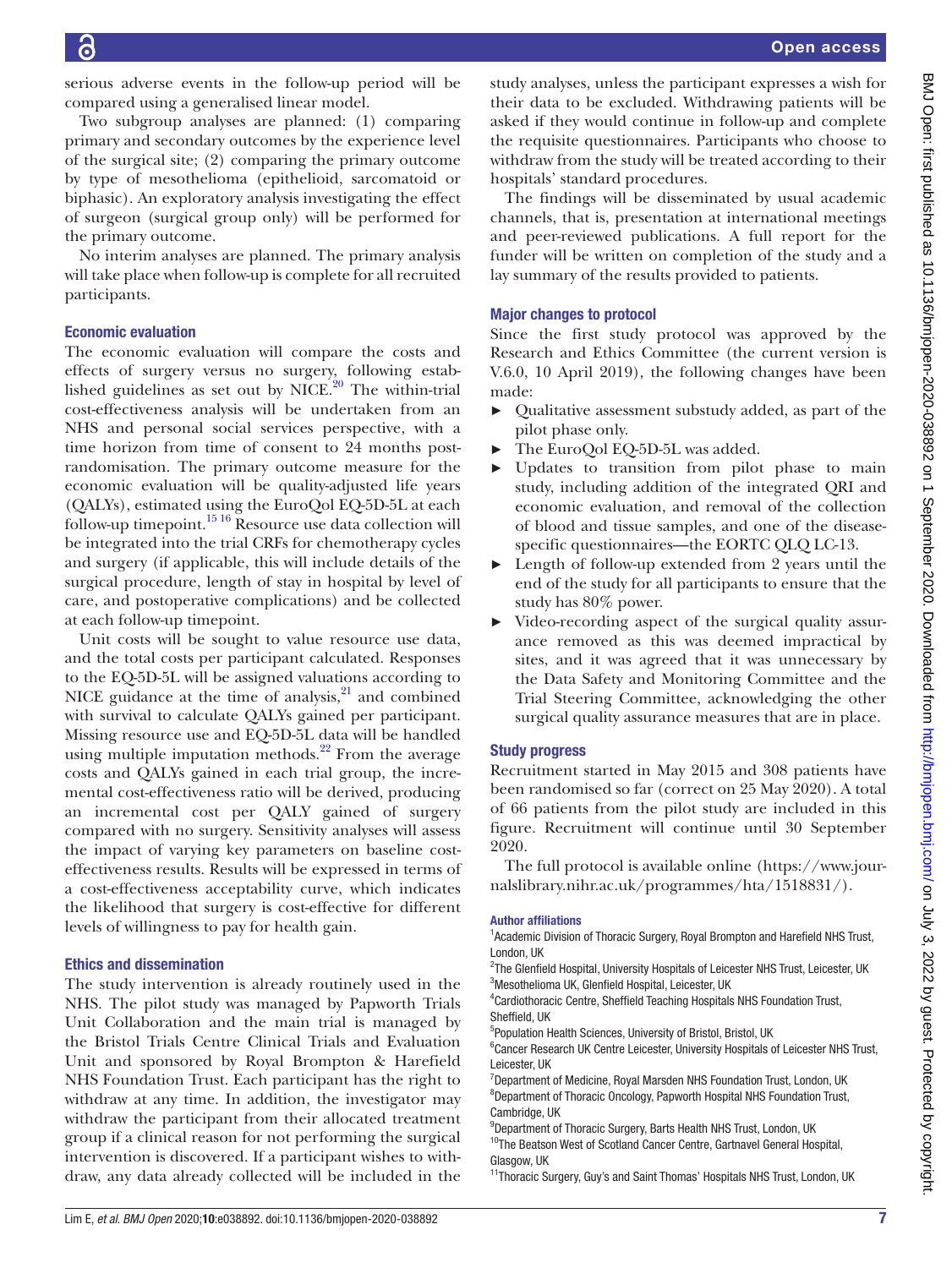<sup>12</sup>Respiratory Medicine, South Tyneside NHS Foundation Trust, South Shields, UK

<sup>13</sup>Lung Cancer, Aneurin Bevan University Health Board, Newport, UK <sup>14</sup>Oncology, Derby Teaching Hospitals NHS Foundation Trust, Derby, UK

<sup>15</sup>Department of Thoracic Surgery, Golden Jubilee National Hospital, Clydebank, UK <sup>16</sup>Department of Oncology, New Cross Hospital, Wolverhampton, UK

<sup>17</sup>Oncology, South Tees Hospitals NHS Foundation Trust, Middlesbrough, UK

<sup>18</sup>Academic Respiratory Unit, School of Clinical Sciences, University of Bristol, Bristol, UK

<sup>19</sup>Respiratory Research Unit, North Bristol NHS Trust, Westbury on Trym, UK <sup>20</sup>Thoracic Surgery Department, Leeds Teaching Hospitals NHS Trust, Leeds, UK <sup>21</sup> Oncology, Colchester Hospital University NHS Foundation Trust, Colchester, UK <sup>22</sup>Clatterbridge Cancer Centre, Clatterbridge Cancer Centre NHS Foundation Trust, Bebington, UK

<sup>23</sup>Plymouth Oncology Centre, University Hospitals Plymouth NHS Trust, Plymouth, UK <sup>24</sup>Kent Oncology Centre, Maidstone and Tunbridge Wells NHS Trust, Maidstone, UK <sup>25</sup>Department of Medical Oncology, Barts Health NHS Trust, London, UK <sup>26</sup>The Oncology Care Team, Norfolk and Norwich University Hospital NHS Trust,

Norwich, UK

<sup>27</sup> Medical Oncology, The Christie NHS Foundation Trust, Manchester, UK <sup>28</sup>Heamatology and Oncology Unit, North West Anglia NHS Foundation Trust, Peterborough, UK

<sup>29</sup>Bristol Trials Centre (CTEU), University of Bristol, Bristol, UK

<sup>30</sup> Health Economics Research Centre, Nuffield Department of Population Health, University of Oxford, Oxford, UK

Acknowledgements The MARS 2 trial is sponsored by The Royal Brompton and Harefield NHS Foundation Trust. The sponsor will be responsible for the oversight of the MARS 2 study and to ensure that the trial is managed appropriately. We want to thank the large teams at each hospital who work on the MARS 2 study (representatives from each are listed below). We would also like to thank Dr Fiona McDonald from the Royal Marsden Hospital, Dr Nagmi Qureshi from Papworth Hospital and Professor Simon Padley from the Royal Brompton Hospital for their radiotherapy advisory roles. Thank you also to Professor Andrew Nicholson for his histopathology advisory role for MARS 2.

Collaborators MARS 2 Trialists: Project management team members: Athanasia Gravani, Holly McKeon, Wendy Underwood, Rachel Brophy, Nicola Farrar; Papworth Trials Unit Collaboration (pilot study): Victoria Hughes, Jane Elliott, Claire Matthews, Philip Noyes; Participating Sites Members: pilot study and main trial, University Hospitals of Leicester NHS Trust—medical and surgical site (opened 22/04/2015): Apostolos Nakas, Louise Nelson, Sheffield Teaching Hospitals NHS Foundation Trust—medical and surgical site (opened 13/05/2015): Sara Tenconi, Laura Socci, Hilary Wood, Helena Hanratty, Helena Stanley; South Tyneside and Sunderland NHS Foundation Trust—medical site (opened 19/06/2015): Judith Moore; Papworth Hospital NHS Foundation Trust—medical site (opened 01/07/2015): Robert Rintoul, Suzanne Miller, Amy Gladwell, Jenny Castedo, Amanda Stone; Colchester Hospital University NHS Foundation Trust—medical site (opened 03/11/2015): Charlotte Ingle, Hayley Hewer; South Tees Hospitals NHS Foundation Trust—medical site (opened 16/11/2015): Louise Li, Eleanor Aynsley, Andrea Watson, Charlotte Jacobs; The Clatterbridge Cancer Centre NHS Foundation Trust—medical site (opened 25/11/2015): Alison Hassall, Masuma Begum; University Hospitals of Derby and Burton NHS Foundation Trust—medical site (opened 26/11/2015): Christopher Worth, Ellie Piggott, Elizabeth Nadin; Leeds Teaching Hospitals NHS Trust—medical site (opened 02/12/2015): Victoria Ashford-Turner, Matthew Callister, Manchester University NHS Foundation Trust—medical site (opened 21/12/2015): Yvonne Summers, Raffaele Califano, Laura Cove-Smith, Matt Evison, Maria Blinston, Sara Waplington, Amal Ismail, Rachel Chant, Asmita Desai, Juliette Novasio, Marie Kirwan; The Royal Wolverhampton NHS Trust—medical site (opened 04/01/2016): Ian Morgan, Victoria Lake, Nichola Harris; Royal Gwent Hospital, Aneurin Bevan University Health Board—medical site (opened 08/02/2016): Simon Hodge; The Royal Marsden NHS Foundation Trust—medical site (opened 08/04/2016), Chelsea sub-site: Nadia Yousaf, Nadza Tokaca, Adam Januszewski, Avani Athauda, Anisha Ramessur, Emily Grist, Niamh Colman, Michael Flynn, Joan Joyce, Sarah Vaughan, Maria Piga, Derya Sahin, Agnieszka Yongue, Emma Turay, Sutton sub-site: Mary O'Brien, Jaishree Bhosle, Rajiv Kumar, Charlotte Milner-Watts, Jessica Brown, David Walder, Alexandros Georgiou, Xiaorong Wu, Naila Kaudeer, Kroopa Joshi, Michael Davidson, Shelize Khakoo, Bee Ayite, Kathryn Priest, James Dobbyn, Vasanthi Prathapan, Deborah McCrimmon, Natalie Ash, Alison Norton, Bianca Peet, Libby Hennessy, Rosemary Johnson, Laura White; Kingston sub-site: Edward Armstrong, Maria Coakley, Scott Shepherd, Narda Chaabouni, Katherina Sreter, Vasileios Angelis, Mariko Morishita, Jose Roca, Mary Jane de los Reyes Lauigan,

Katrin Sainudeen, Helen Morgan; Peterborough City Hospital, North West Anglia NHS Foundation Trust—medical site (opened 16/05/2016): Abigail Hollingdale, Chloe Eddings, Holly Warman; Participating Sites Members: main trial only, Barts Health NHS Trust—medical and surgical site (opened 05/06/2017): Jeremy Steele, Jo Hargrave, Resmi Jayachandran, Pratistha Panday, The Beatson West of Scotland Cancer Centre; Greater Glasgow Health Board—medical site (opened 14/07/2017): Austin McInnes; Golden Jubilee National Hospital—surgical site (opened 14/07/2017): Rocco Bilancia, Julie Buckley, Elizabeth Boyd; North Bristol NHS Trust—medical site (opened 28/02/2018): Natalie Zahan-Evans, Anna Morley; Norfolk and Norwich University Hospitals NHS Foundation Trust—medical site (opened 12/06/2018): Adela Dann, Eleanor Mishra, Pinelopi Gkogkou; University Hospitals Plymouth NHS Trust—medical site (opened 16/07/2018): Irene Harvey, Hilary Congdon; Barking, Havering and Redbridge University Hospitals NHS Trust—medical site (opened 24/07/2018): Alison Ray; Guy's and St. Thomas' NHS Foundation Trust—medical and surgical site (opened 10/08/2018): Jehan Mansi, Amy Quinn; Oxford University Hospitals NHS Foundation Trust—medical site (opened 19/10/2018): Najib M Rahman, Jack Seymour, Hannah Ball, Meenali Chitnis; Maidstone and Tunbridge Wells NHS Trust—medical site (opened 19/10/2018): Eirini Petroyannou, Kimberley Snoad, Monica Tavares Barbosa; University Hospitals Birmingham NHS Foundation Trust—medical site (opened 03/01/2019): Gary Middleton, Philip Earwaker, Haider Abbas, Parminder Sohal; Independent Trial Steering Committee members: Marcus Flather, Paul Beckett and Carol Tan have declared the following competing interest: Ethicon endostaplers consultancies; Fergus Gleeson, Fergus MacBeth, Mavis Nye, Harvey Pass and Pauline Leonard have declared the following competing interests: Teva Amgen, Tom Treasure. Unless otherwise stated above, committee members have declared no competing interests, Independent Data Monitoring and Safety Committee members: Linda Sharples, Valerie Rusch, Mark Britton, Robin Rudd, Joseph S Friedberg, Peter Goldstraw. Unless otherwise stated above, committee members have declared no competing interests.

Contributors EL: Study design, preparation and drafting of protocol and manuscript, Chief Investigator for the trial. LD: Study design, preparation of protocol and review of manuscript. JE: Study design, preparation of protocol and review of manuscript, Principal Investigator and acquired data for the study. DE: Design of integrated qualitative study, preparation of study protocol, review of manuscript. DAF: Study design, preparation of protocol and review of manuscript, Principal Investigator and acquired data for the study. SP: Study design, preparation of protocol and review of manuscript, Principal Investigator and acquired data for the study. RCR: Study design, preparation of protocol and review of manuscript, Principal Investigator and acquired data for the study. DW: Study design, preparation of protocol and review of manuscript, acquired data for the study. CA, AB, LF, AI, MK, AK, PK, KL, TM, NAM, RM, DM TP, AR, RS, JS, ZT, PT, ST: Review of manuscript, Principal Investigator and acquired data for the study. KA: Study design, preparation and drafting of protocol and manuscript, oversaw study conduct and acquisition of data. RH: Statistical analysis plan, review of manuscript. KJ: Preparation and drafting of manuscript, oversaw study conduct and acquisition of data. BW: Drafting of manuscript, oversaw study conduct and acquisition of data. NM: Conduct of integrated qualitative study, preparation of study protocol, review of manuscript. EAS: Design of health economic component, preparation of study protocol, review of manuscript. CR: Study design, sample size and statistical analysis plan, drafting of protocol, review of manuscript.

Funding This research is funded by the National Institute for Health Research (NIHR) Health Technology Assessment (HTA) Programme (project number 15/188/31). The pilot study was funded by Cancer Research UK and Mesothelioma UK has contributed towards patient travel expenses. This study was designed and delivered in collaboration with the Bristol Trials Centre Clinical Trials and Evaluation Unit (CTEU), a UK Clinical Research Collaboration (UKCRC) registered clinical trials unit which, as part of the Bristol Trials Centre (BTC), is in receipt of NIHR Clinical Trials Unit (CTU) support funding. DE was supported by the NIHR Biomedical Research Centre at University Hospitals Bristol NHS Foundation Trust and the University of Bristol. SP acknowledges NHS funding to the Royal Marsden Hospital/ Institute of Cancer Research NIHR Biomedical Research Centre.

Disclaimer The views and opinions expressed therein are those of the authors and do not necessarily reflect those of the HTA programme, NIHR, NHS or the Department of Health and Social Care. The funder and sponsor approve any amendments to the study but have no direct involvement in study design; collection, management, analysis and interpretation of data; writing of the report; and the decision to submit this report for publication.

Competing interests None declared.